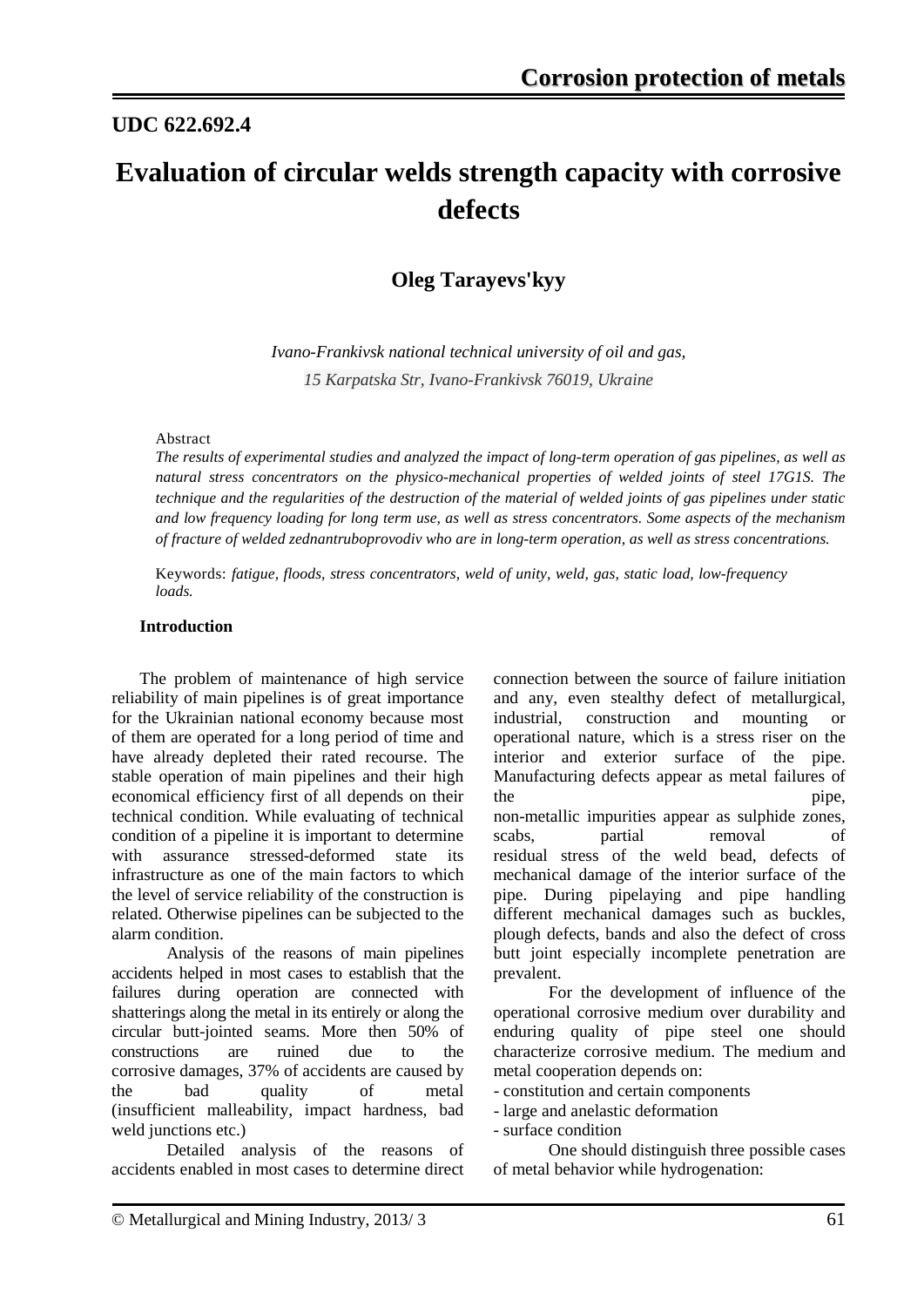metal [hydrogenation](http://www.multitran.ru/c/m.exe?t=4703288_1_2&s1=%ED%E0%E2%EE%E4%EE%F0%E0%E6%E8%E2%E0%ED%E8%E5) with strain-free lattice

metal [hydrogenation](http://www.multitran.ru/c/m.exe?t=4703288_1_2&s1=%ED%E0%E2%EE%E4%EE%F0%E0%E6%E8%E2%E0%ED%E8%E5) with deformed lattice (processes of cold metal deformation) [hydrogenation](http://www.multitran.ru/c/m.exe?t=4703288_1_2&s1=%ED%E0%E2%EE%E4%EE%F0%E0%E6%E8%E2%E0%ED%E8%E5) during the deformation process of

metal

The structural condition of steel and its deformation affects essentially on the electrochemical corrosive processes as well as on diffusion processes and the greater phase instability, the higher and its sensitivity to corrosion.

[Efficiency upgrading](http://www.multitran.ru/c/m.exe?t=422449_1_2&s1=%EF%EE%E2%FB%F8%E5%ED%E8%E5%20%FD%F4%F4%E5%EA%F2%E8%E2%ED%EE%F1%F2%E8) of gas pipeline network is a very important problem, which needs to be solved. Engineering and operational processes of such gas pipeline networks are characterized by a set of specific features. [Nonconformity](http://www.multitran.ru/c/m.exe?t=2220096_1_2&s1=%ED%E5%F1%EE%EE%F2%E2%E5%F2%F1%F2%E2%E8%E5) of supplied gas volume and its consumption lead to the [unsteadiness](http://www.multitran.ru/c/m.exe?t=5643148_1_2&s1=%ED%E5%F1%F2%E0%F6%E8%EE%ED%E0%F0%ED%EE%F1%F2%FC) of gas flow, that combined with complicated manufacturing system of pipelines and its location in the distorted surface lead to the complexity of working regime forecast and their control. [Scientifically](http://www.multitran.ru/c/m.exe?t=4002695_1_2&s1=%ED%E0%F3%F7%ED%EE%20%EE%E1%EE%F1%ED%EE%E2%E0%ED%ED%FB%E9)  [based](http://www.multitran.ru/c/m.exe?t=4002695_1_2&s1=%ED%E0%F3%F7%ED%EE%20%EE%E1%EE%F1%ED%EE%E2%E0%ED%ED%FB%E9) determination of plan tasks of gas supply in conditions of unsteadiness lie in [necessity](http://www.multitran.ru/c/m.exe?t=6345_1_2&s1=%ED%E5%EE%E1%F5%EE%E4%E8%EC%EE%F1%F2%FC) to have the exact information about days, seasonal and other types of [irregular gas consumption.](http://www.multitran.ru/c/m.exe?t=2825863_1_2&s1=%ED%E5%F0%E0%E2%ED%EE%EC%E5%F0%ED%EE%F1%F2%FC%20%EF%EE%F2%F0%E5%E1%EB%E5%ED%E8%FF%20%F2%EE%EF%EB%E8%E2%E0)

At the moment the two main ways of forecasting are forming: the [irregular gas](http://www.multitran.ru/c/m.exe?t=2825863_1_2&s1=%ED%E5%F0%E0%E2%ED%EE%EC%E5%F0%ED%EE%F1%F2%FC%20%EF%EE%F2%F0%E5%E1%EB%E5%ED%E8%FF%20%F2%EE%EF%EB%E8%E2%E0)  [consumption](http://www.multitran.ru/c/m.exe?t=2825863_1_2&s1=%ED%E5%F0%E0%E2%ED%EE%EC%E5%F0%ED%EE%F1%F2%FC%20%EF%EE%F2%F0%E5%E1%EB%E5%ED%E8%FF%20%F2%EE%EF%EB%E8%E2%E0) is the task of engineering and developing (advanced forecasting) of [gas supply](http://www.multitran.ru/c/m.exe?t=2340061_1_2&s1=%F1%E8%F1%F2%E5%EC%E0%20%E3%E0%E7%EE%F1%ED%E0%E1%E6%E5%ED%E8%FF)  [system;](http://www.multitran.ru/c/m.exe?t=2340061_1_2&s1=%F1%E8%F1%F2%E5%EC%E0%20%E3%E0%E7%EE%F1%ED%E0%E1%E6%E5%ED%E8%FF) forecast of [consumption schedules](http://www.multitran.ru/c/m.exe?t=5586729_1_2&s1=%E3%F0%E0%F4%E8%EA%20%EF%EE%F2%F0%E5%E1%EB%E5%ED%E8%FF) for controlling the regimes in actual gas transport systems.

It is considered, that industrial customers consume gas uniformly during a day. This statement is not always correct as the quantity of the utilized gas as a fuel in the industry is defined by many factors, for example, irregular fuel supply, [requirements](http://www.multitran.ru/c/m.exe?t=5398905_1_2&s1=%F2%F0%E5%E1%EE%E2%E0%ED%E8%FF) of [technical process](http://www.multitran.ru/c/m.exe?t=4737774_1_2&s1=%F2%E5%F5%ED%EE%EB%EE%E3%E8%F7%E5%F1%EA%E8%E9%20%EF%F0%EE%F6%E5%F1%F1) to the production quality etc. That is why for the industrial gas customers there also exists [irregular](http://www.multitran.ru/c/m.exe?t=2825863_1_2&s1=%ED%E5%F0%E0%E2%ED%EE%EC%E5%F0%ED%EE%F1%F2%FC%20%EF%EE%F2%F0%E5%E1%EB%E5%ED%E8%FF%20%F2%EE%EF%EB%E8%E2%E0)  [fuel consumption](http://www.multitran.ru/c/m.exe?t=2825863_1_2&s1=%ED%E5%F0%E0%E2%ED%EE%EC%E5%F0%ED%EE%F1%F2%FC%20%EF%EE%F2%F0%E5%E1%EB%E5%ED%E8%FF%20%F2%EE%EF%EB%E8%E2%E0) during a day, that can [essentially](http://www.multitran.ru/c/m.exe?t=89740_1_2&s1=%F1%F3%F9%E5%F1%F2%E2%E5%ED%ED%EE) differ from [irregular fuel consumption](http://www.multitran.ru/c/m.exe?t=2825863_1_2&s1=%ED%E5%F0%E0%E2%ED%EE%EC%E5%F0%ED%EE%F1%F2%FC%20%EF%EE%F2%F0%E5%E1%EB%E5%ED%E8%FF%20%F2%EE%EF%EB%E8%E2%E0) of domestic customers, which are defined mostly by [the](http://www.multitran.ru/c/m.exe?t=2853036_1_2&s1=%F3%EA%EB%E0%E4%20%E6%E8%E7%ED%E8)  [scheme of life](http://www.multitran.ru/c/m.exe?t=2853036_1_2&s1=%F3%EA%EB%E0%E4%20%E6%E8%E7%ED%E8) of the society and connected with

that type of energy usage. [Buffering](http://www.multitran.ru/c/m.exe?t=940817_1_2&s1=%E1%F3%F4%E5%F0%ED%FB%E9) consumers can use different types of energy materials (including natural gas), their usage in the region lead to the smoothing the ripple of gas consumption.

The running [pressure disturbance](http://www.multitran.ru/c/m.exe?t=499336_1_2&s1=%EA%EE%EB%E5%E1%E0%ED%E8%E5%20%E4%E0%E2%EB%E5%ED%E8%FF) in the pipeline during a day is determined by the way of consumption in this region, which have the fixed number of gas consumers. On the quantity of the consumers and the way of their daily gas consumption depends the [discharge fluctuation](http://www.multitran.ru/c/m.exe?t=1451875_1_2&s1=%EA%EE%EB%E5%E1%E0%ED%E8%E5%20%F0%E0%F1%F5%EE%E4%EE%E2) in the [gas-transport system,](http://www.multitran.ru/c/m.exe?t=5238951_1_2&s1=%E3%E0%E7%EE%F2%F0%E0%ED%F1%EF%EE%F0%F2%ED%E0%FF%20%F1%E8%F1%F2%E5%EC%E0) which in its turn lead to the [pressure disturbance.](http://www.multitran.ru/c/m.exe?t=499336_1_2&s1=%EA%EE%EB%E5%E1%E0%ED%E8%E5%20%E4%E0%E2%EB%E5%ED%E8%FF) The gas consumers, concerning the way of gas consumption, are divided into three groups: industrial gas consumers, domestic gas consumers and buffering consumers. But this division carries [conditionality.](http://www.multitran.ru/c/m.exe?t=4937753_1_2&s1=%F3%F1%EB%EE%E2%ED%FB%E9%20%F5%E0%F0%E0%EA%F2%E5%F0)

For the operative [executive control](http://www.multitran.ru/c/m.exe?t=6119736_1_2&s1=%E4%E8%F1%EF%E5%F2%F7%E5%F0%F1%EA%EE%E5%20%F3%EF%F0%E0%E2%EB%E5%ED%E8%E5) is mostly of great importance accounting the fluctuation of daily gas consumption. For such researches it is important to find out the reason of the appearance of [nonsteady process,](http://www.multitran.ru/c/m.exe?t=2368885_1_2&s1=%ED%E5%F1%F2%E0%F6%E8%EE%ED%E0%F0%ED%FB%E9%20%EF%F0%EE%F6%E5%F1%F1) which in its term in most cases determines the character of its course. All the reasons of nonsteady processes can be divided into regular and impulsive.

Besides, the sharp increase or fall of intake by the consumers leads to the [fugitiveness](http://www.multitran.ru/c/m.exe?t=955816_1_2&s1=%ED%E5%F1%F2%EE%E9%EA%EE%F1%F2%FC) of its course in the pipeline, moreover the unstable processes due to the changes of the gas density can last for hours or even days. To the similar consequences lead the decrease or increase of gas priming, sudden switching on/off of booster station, opening or closing the gate valves etc. That is why the general process of [pressure fluctuation](http://www.multitran.ru/c/m.exe?t=272905_1_2&s1=%EA%EE%EB%E5%E1%E0%ED%E8%E5%20%E4%E0%E2%EB%E5%ED%E8%FF) in the pipeline is characterized by the [frequency](http://www.multitran.ru/c/m.exe?t=1259434_1_2&s1=%F1%EF%E5%EA%F2%F0%20%F7%E0%F1%F2%EE%F2)  [spectrum.](http://www.multitran.ru/c/m.exe?t=1259434_1_2&s1=%F1%EF%E5%EA%F2%F0%20%F7%E0%F1%F2%EE%F2)

#### **Problem state**

Underground main gas pipelines in spite of the complex protection from the corrosion, which includes the passive protection by anticorrosive coating and active pipeline electrochemical protection, are rather often subjected to corrosive damages. But still the common factors of strength behavior of corrosive damages are examined incompletely.

|  |  |  |  |  |  | Table 1 Targets of research and their main characteristics |
|--|--|--|--|--|--|------------------------------------------------------------|
|--|--|--|--|--|--|------------------------------------------------------------|

| No of<br>the<br>pipe | $D_H \times \delta$ ,<br>steel grade, mm | Run life<br>before trim,<br>vears | The cause of a<br>trim based on<br>the type of<br>defect | The size of critical<br>defect, mm | The terminal<br>pressure<br>$(MPa)$ , the<br>character of<br>damages |
|----------------------|------------------------------------------|-----------------------------------|----------------------------------------------------------|------------------------------------|----------------------------------------------------------------------|
|----------------------|------------------------------------------|-----------------------------------|----------------------------------------------------------|------------------------------------|----------------------------------------------------------------------|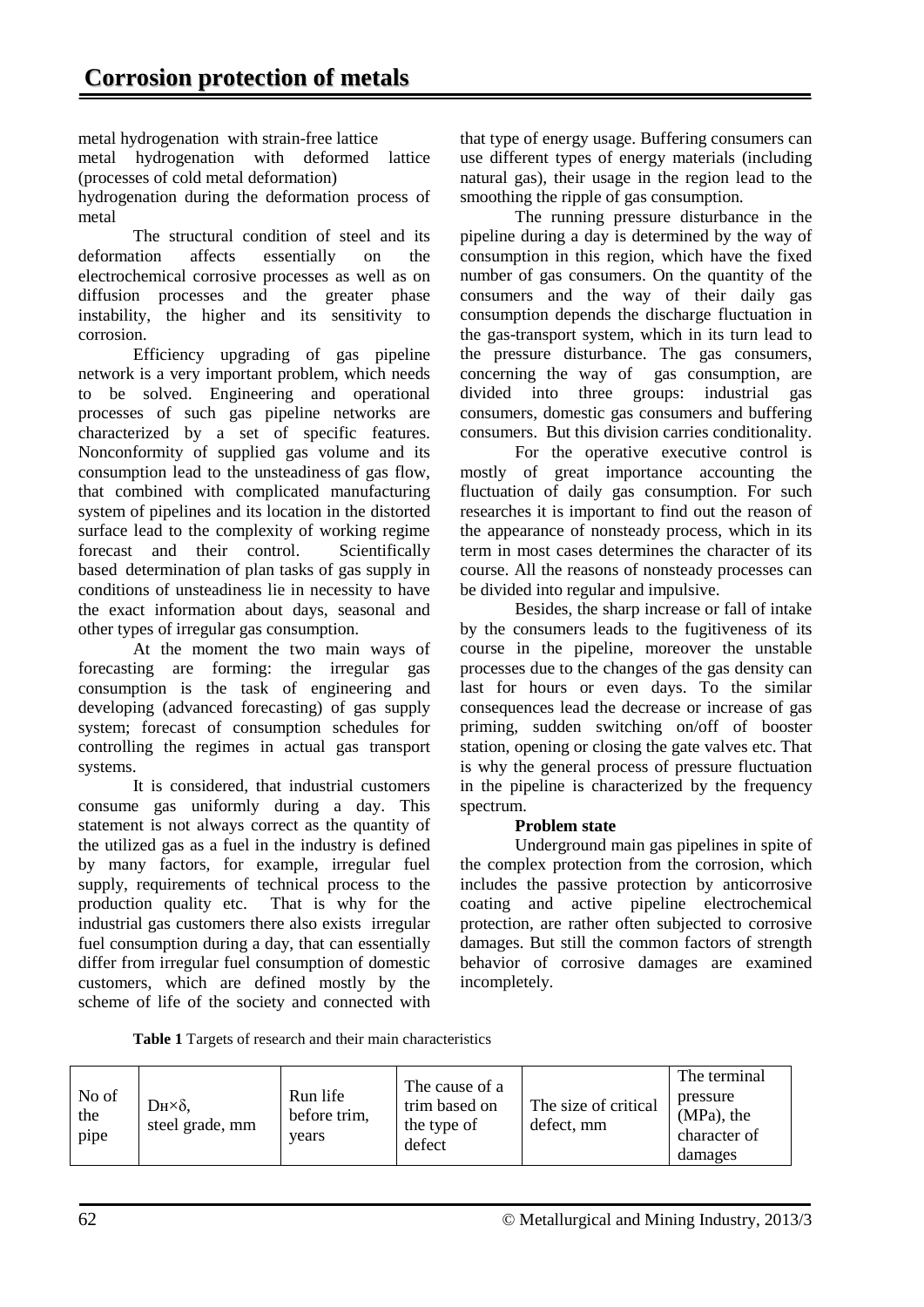## **Corrosion protection of metals**

| 1              | $1220 \times 12, 17 \Gamma 1C$                        | 13 | Corrosion in<br>accordance<br>with fabrication<br>document        | $1100 \times 520 \times 2,8$                                                               | 9,2 fluidity  |
|----------------|-------------------------------------------------------|----|-------------------------------------------------------------------|--------------------------------------------------------------------------------------------|---------------|
| $\overline{2}$ | $1220 \times 14,5$ ,<br>$17 \Gamma 1C$                | 13 | Corrosion in<br>accordance<br>with the<br>fabrication<br>document | $3000 \times 3,5$                                                                          | 12,0 slabby   |
| 3              | $1220 \times 12, 17 \Gamma 1C$                        | 17 | Damage<br>because of the<br>stress-corrosion<br>cracking          | General corrosion<br>$800 \times 0.5$                                                      | 9,8 slabby    |
| $\overline{4}$ | $1220 \times 12$ ,<br>$17\overline{1}$ CY             | 6  | Corrosion in<br>accordance<br>with fabrication<br>document        | General corrosion<br>$800 \times 4,4$                                                      | $11,0$ slabby |
| 5              | $1020 \times 9$ ; 17 $\Gamma$ 1C,<br>thermostabilized | 18 | Corrosion in<br>accordance<br>with fabrication<br>document        | Pit corrosion 900<br>$\times$ 4,4                                                          | 8,0 slabby    |
| 6              | $1020 \times 9$ ; 17 $\Gamma$ 1C,<br>thermostabilized | 18 | Corrosion in<br>accordance<br>with fabrication<br>document        | Pit corrosion 300<br>$\times$ 3,0                                                          | $10,5$ slabby |
| 7              | $1220 \times 10,5;$<br>17Г2СФ,<br>thermostabilized    | 23 | Damage,<br>structural<br>defects                                  | Opens up to 2,5<br>depth                                                                   | 11,3 slabby   |
| 8              | $1220 \times 12,5$ ,<br>$17\Gamma C$                  | 30 | Gas main,<br>surfaced on the<br>muskeg                            | Wrinkling,<br>buckles $1220 \times$<br>$800 \times 109$ ,<br>corrosion pits up<br>to $2,0$ | $11,0$ slabby |

The existing normative requirements for the safe and fault-free operation of main gas pipelines provide expressly the immediate clearing of corrosive damages that are above norm. Meanwhile progressing of corrosive damage on the underground pipeline is of the latent character and appears as the emergency failure of different complexity. In this situation there are some unfinished methods allowing to estimate the working speed of the gas pipeline strength value during development of corrosive damages. Otherwise, the modern ways of pig inspection allow to indicate the vast majority of corrosive damages by direct measurement during one inspection. In this case the plurality of corrosive damages is fixed and their clearing needs scientific evidence of time priority, as single- step clearing, in accordance with normative requirements, is impossible for technical reasons.

On the research- and- industrial stand for the gap specification the full-scale hydrostatic testing of corrosive-damaged pipelines, which were rejected from working gas pipe, was performed.

In the given classification group the results of testing of eight objects (see table 1), subjected to the corrosive damages depth more than 10% of the wall thickness.

It should be marked that corrosive damages were found only on the outer surface of the pipe in places of end-to-end or closed damages of the insulation blanket. It is clear that corrosive thinning of a pipe provides the in-situ growth of stressed-deformed state and strength retrogression of a pipe. Visually it can be seen while comparing deformation of nondefective and defective zones during testing pipe seams No 12 and 13. The results of testing are shown in the table 2.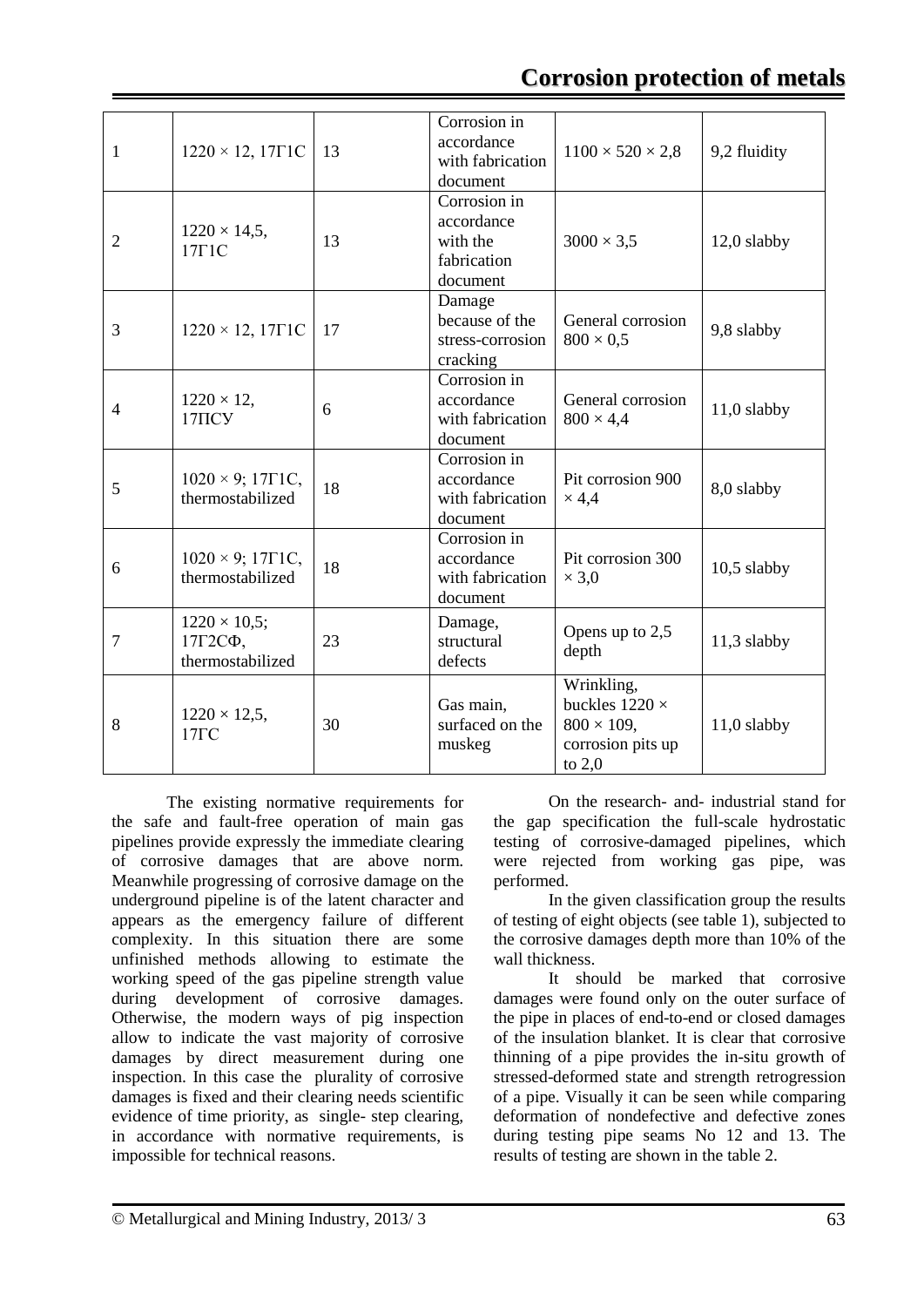From the table 2 one can see that the actual deformation of a pipe in the nonfailed zone is correlated with rated value, calculated in accordance with Hook's generalized law for biaxial tension, i.e. the achieved results, excluded the abnormal indications of some tensometers, monitored during the prime stages of the stress, should exactly reflect the proceeded processes.

Turning to the results achieved, one can state, that the number of tensometers (No 2, 4, 6) installed usually in zones of areal damages have monitored the deformation correlated with the deformation of nonfailed pipe, i.e. such failures have not caused the noticeable reduction of strength.

At the same time pit zones ( tensometers No 1, 3, 8, 9) have deformed more than nonfailed pipe, i.e. these zones had higher voltage. Further stresses showed that disjunction # 12 arose in zone of tensometer No1, where the largest deformation was monitored. It was 2,52 times higher than deformation of nonfailed zone. Concerning the stalk No 13, some artificial flaws were applied, which turned to be the center of damages.

Along with abovementioned the real integral criterion of availability and the rate of stress reduction of damaged pipe can be determined only after its damage, that was carried out while the final stages of weld bead (No  $2,3,9,13,18,19$ ) testing.

The results of testing and calculations are shown in the table 3. From this table one can see that five weld beads tested ( No 1,2,9, 12,13) have pits, that are defined by acting governing documents as out-of-tolerance.

| No             | Location of the<br>tensometer                  | MPa       |           |           | Incrementation of indication of<br>tensometer during the pressure change, |                |           | Mean normal strain<br>during the pressure<br>change on 1, MPa |                                         |
|----------------|------------------------------------------------|-----------|-----------|-----------|---------------------------------------------------------------------------|----------------|-----------|---------------------------------------------------------------|-----------------------------------------|
|                |                                                | $0\div 1$ | $1\div 2$ | $2\div 3$ | $3\div 4$                                                                 | $4\div 5$      | $5\div 6$ | Devisions of<br>tensometer                                    | Relatival<br>deformati<br><sub>on</sub> |
|                |                                                |           |           |           |                                                                           |                |           |                                                               | % $\times 10^{2}$                       |
|                | Weld bead No12                                 |           |           |           |                                                                           |                |           |                                                               |                                         |
| $\mathbf{1}$   | Extensive corrosion zone<br>up to 4,4 mm depth | $-1$      | 32        | 29        | 28                                                                        | 22             | 24        | 27                                                            | 6,75                                    |
| $\overline{2}$ | Short defect up to 4,4 mm<br>depth             | 13        | 14        | 13        | 13                                                                        | 10             | 12        | 12,5                                                          | 3,13                                    |
| $\overline{3}$ | Extensive corrosion zone<br>up to 4,4 mm depth | 56        | 27        | 20        | 17                                                                        | 15             | 15        | 18,8                                                          | 4,70                                    |
| $\overline{4}$ | Short defect up to 5,2 mm<br>depth             | 16        | 14        | 6         | 8                                                                         | 8              | 11        | 10,5                                                          | 2,63                                    |
| $\overline{5}$ | Short defect up to 4,5 mm<br>depth             | 34        | 20        | 16        | 17                                                                        | 13             | 12        | 14,4                                                          | 3,60                                    |
| 6              | Long defect up to 43,5<br>mm depth             | 19        | 12        | 9         | 10                                                                        | $\overline{7}$ | 9         | 9,4                                                           | 2,35                                    |
|                | Weld bead No 13                                |           |           |           |                                                                           |                |           |                                                               |                                         |
| $\overline{7}$ | Extensive corrosion zone<br>up to 1 mm depth   | 53        | 17        | 18        | 14                                                                        | 13             | 10        | 14,4                                                          | 3,60                                    |
| $\overline{8}$ | Extensive corrosion zone<br>up to 3 mm depth   | 80        | 29        | 26        | 18                                                                        | 17             | 13        | 20,6                                                          | 5,15                                    |
| 9              | Extensive corrosion zone<br>up to 2,5 mm depth | 63        | 28        | 22        | 16                                                                        | 5              | 22        | 18,6                                                          | 4,65                                    |
| 10             | Undamaged pipe                                 | 10        | 9         | 14        | 11                                                                        | 10             | 10        | 10,7                                                          | 2,68                                    |

**Table 2** The results of pipe deformation in the cross sectional area from interior pressure impact.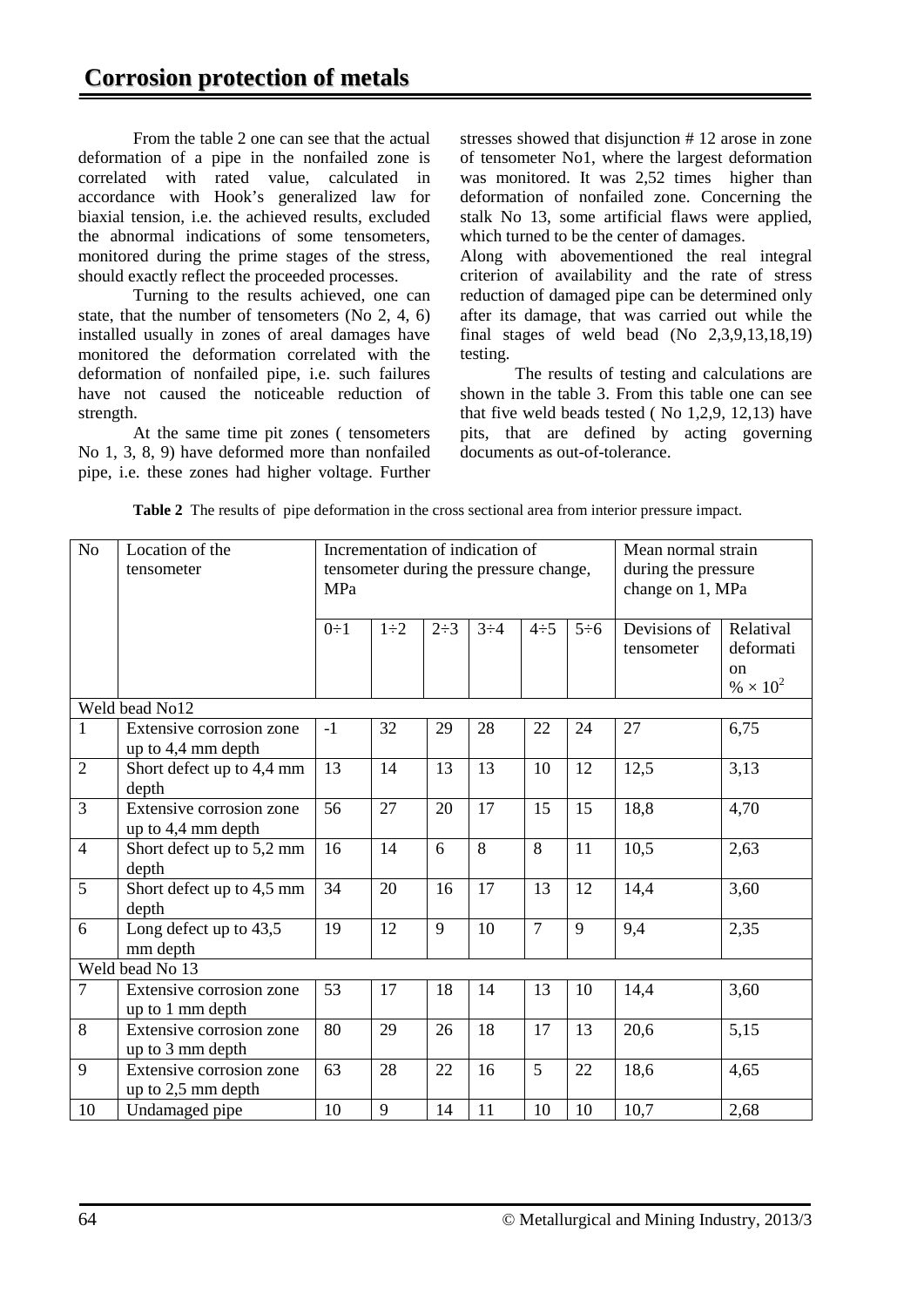The availability of such damages requires their maintenance or reduce of the pressure till the safe value ( 4.3…30% from design pressure).





During the analysis of inspected defects in the category of damages requiring the complemental repair got the defect of pipe weld

bead No18. Herein the level of reduction of working pressure (if the repair cannot be fulfilled) in all tested objects increases (about 4.3….27.1% comparing with the original scheme).

Along with this, correlation of real  $(C_r)$  and design  $(C_d)$  coefficient of safety, graphic presentation of which is shown on the fig. 1 and 2. This correlation shows that only in one instance (weld bead No 12) the necessary pipe reliability is not provided.

If it is impossible here to carry out the repair operations, it is necessary to reduce the working pressure in accordance with [5,6] 3.78 MPa, that is 70% of design

pressure. On the results of hydraulic testing of this weld bead it is noticeable that the design coefficient of safety is provided when the working pressure is  $8/1,71 = 4,68MPa$  (86,7% of the design pressure) i.e. it is 23,8 % more than extent.

| Parametr                                      |                                     | No of weld bead tested |                      |                      |                                |                     |                     |                         |                      |      |
|-----------------------------------------------|-------------------------------------|------------------------|----------------------|----------------------|--------------------------------|---------------------|---------------------|-------------------------|----------------------|------|
|                                               |                                     | 1                      | $\overline{2}$       | 3                    | 9                              | 12                  | 13                  | 18                      | 19                   |      |
| Diameter and nominal<br>wall thickness, mm    |                                     | $1220\times1$<br>2,0   | $1220\times1$<br>4,5 | $1220\times1$<br>2,0 | $1220\times1$<br>2,0           | $1020\times$<br>9,0 | $1020\times$<br>9,0 | $1220\times1$<br>0,5    | $1220\times1$<br>2,0 |      |
| Steel grade                                   |                                     | $17 \Gamma 1C$         | $17 \Gamma 1C$       | $17 \Gamma 1C$       | $17 \Gamma 1C$<br>$\mathbf{y}$ | $17 \Gamma 1C$      | $17 \Gamma 1C$      | $17\Gamma 2C$<br>$\Phi$ | $17\Gamma C$         |      |
| <b>Break</b><br>Normati<br>point,<br>ve<br>σt |                                     | 520                    | 520                  | 520                  | 520                            | 600                 | 600                 | 550                     | 520                  |      |
| mechani<br>cal data,<br>MPa                   | Yield<br>point,<br>$\sigma_{\rm v}$ |                        | 360                  | 360                  | 360                            | 360                 | 420                 | 420                     | 380                  | 350  |
| Pit                                           | Short<br>Long                       |                        | Long                 | Long                 | Long                           | Long                | Long                | Long                    | Short                | Long |
| maxim<br>m<br>um<br>m                         |                                     | 2,8                    | 3,5                  | 0,5                  | 4,4                            | 4,4                 | 3,0                 | 2,5                     | 2,0                  |      |
|                                               | depth<br>of the<br>defect           | $\%$                   | 23,3                 | 24,1                 | 4,2                            | 36,7                | 48,9                | 33,3                    | 23,8                 | 16,0 |
| Allowable depth of the<br>defect [58,59], %   |                                     | 21,2                   | 21,7                 | 21,2                 | 21,2                           | 28,1                | 28,1                | 70,0                    | 22,2                 |      |
| Pressure of weld bead<br>break, MPa           |                                     | 9,2                    | 12,0                 | 9,8                  | 11,0                           | 8,0                 | 10,5                | 11,3                    | 11,0                 |      |
| Design load factor<br>coefficient, $K_s^t$    |                                     | 1,8                    | 2,15                 | 1,8                  | 1,8                            | 1,71                | 1,71                | 1,8                     | 1,8                  |      |
| Design margin for<br>liquid limit coefficient |                                     |                        | 1,05                 | 1,26                 | 1,05                           | 1,05                | 1,0                 | 1,0                     | 1,05                 | 1,05 |

**Table 3** The results of testing and design of pipe weld beads corrosion damages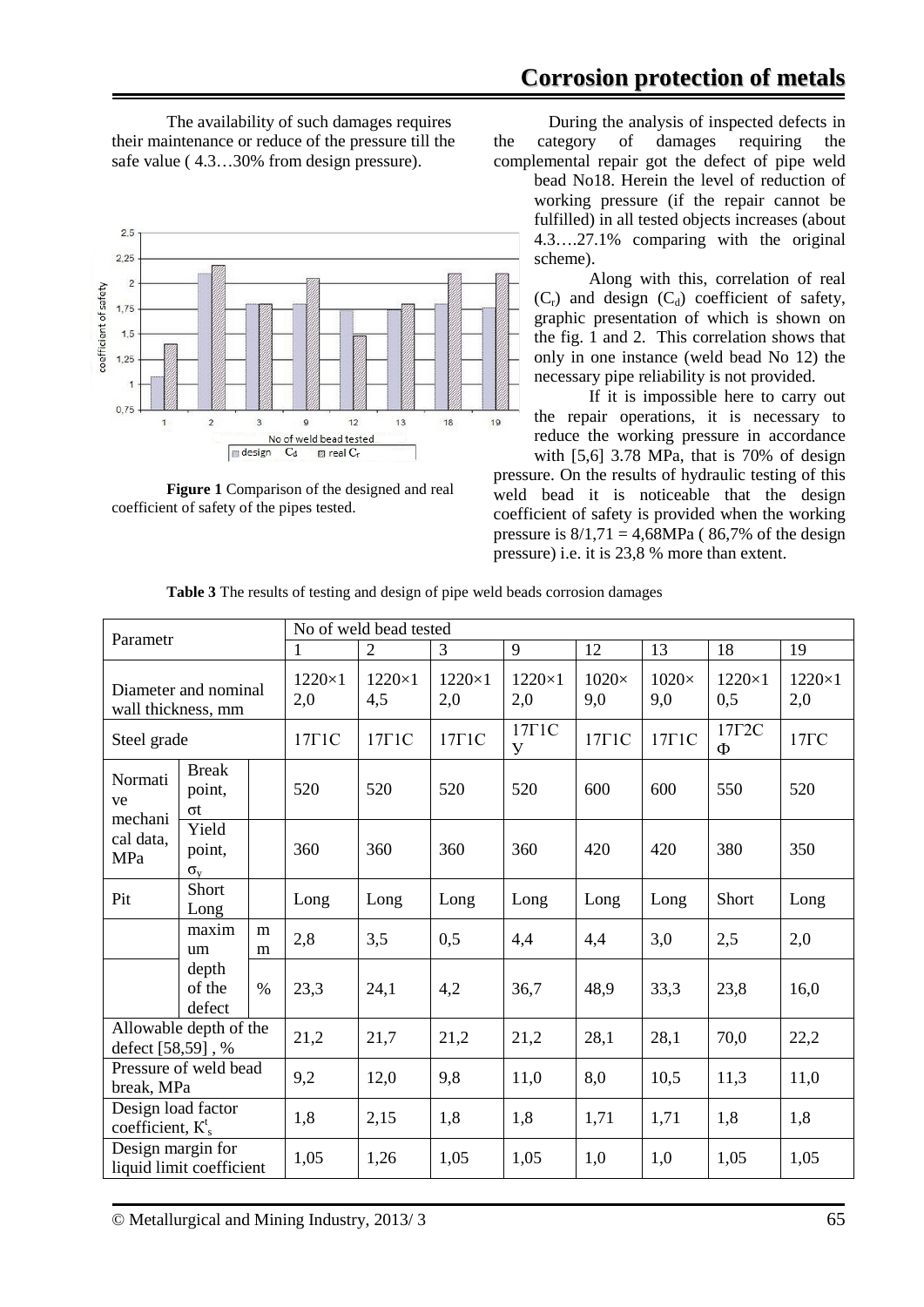# **Corrosion protection of metals**

| $C_d$                                        |      |      |       |      |      |      |      |      |
|----------------------------------------------|------|------|-------|------|------|------|------|------|
| Real coefficient of<br>safety, $C_s$         | 1,48 | 2,22 | 1,81  | 2,04 | 1,48 | 1,94 | 2,09 | 2,04 |
| Coefficient of strength<br>safety, $C_d/C_r$ | 1,41 | 1,03 | 1,006 | 1,13 | 0,87 | 1,13 | 1,16 | 1,13 |
| Safe working pressure<br>[58, 59]            | 5,17 | 5,15 | 5,4   | 4,27 | 3,78 | 4,94 | 5,4  | 5,4  |
| Safe working pressure<br>[61]                | 4,14 | 4,22 | 5,17  | 3,42 | 2,76 | 3,6  | 4,11 | 4,54 |



Figure 2 The coefficient of strength safety for the testing weld beads

For other pipe weld beads the real degree of safety compared with design degree of safety, excluding object No 1, where the pipe was lead to yielding of metal makes  $0.6 \div 16$  % (fig.2), i.e. the necessary pipe safety is provided if there is a need in repair operations in accordance with existing norms or technological measures reducing the working pressure ( weld beads No2,9,13).

So, in result of hydraulic testing of pipe weld beads concerning interior pressure it was established that if there any corrosion damages exceeding standard values, the current level of strength recourse of gas pipeline occurs to be nonunique. It can be enough for further safe operation (weld beads No 9, 13, 18, 19), to be critical or equitable (weld beads #No 2, 3), indefinite for grading (weld bead No 1) or really dangerous (weld bead No 12). Each of these conditions requires an individual control of the use

reliability level of gas transmission object. In the first case  $-$  it is just a system monitoring, in the second case - maintenance prevention, in the third case – formulation of detailed examination, in the forth case - emergency repair etc. Such control should be based on the criterial priority for evaluation of the pipeline operation capacity, which were subjected to corrosion.

#### **Conclusions**

This testing shows that the calculation of safe stress arisen inside gas pipeline as a result of uneven gas consumption in the hydrogen-charged media should be computed in respect with coefficient  $\beta_{cr}$ , that allows to increase it, and this will lead to the evaluation of main gas pipeline coefficient of flow due to the pressure increase. The given approach will let to determine correct and reasonable choice of the value of safe stress